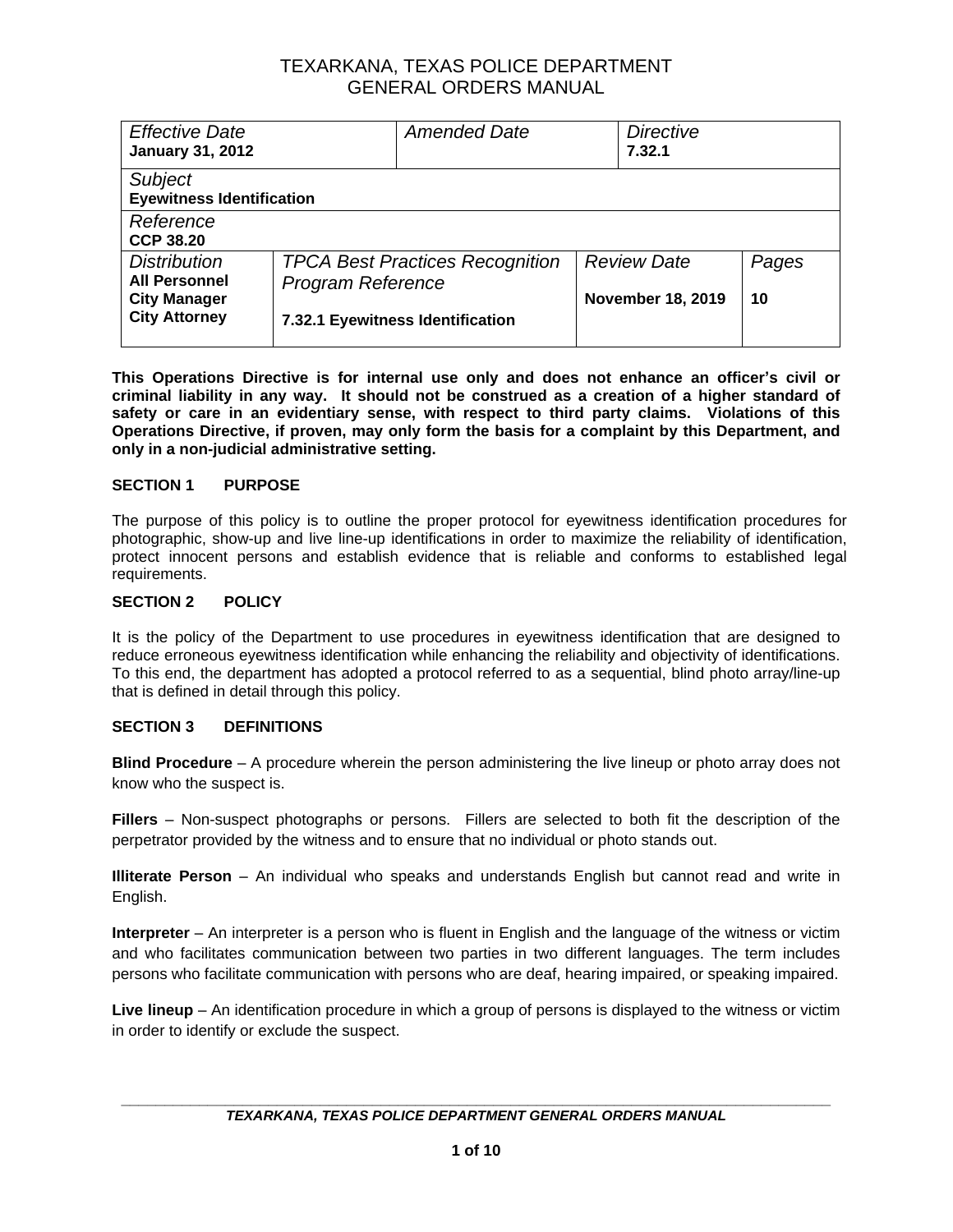| Directive | <b>Subject</b>                   |
|-----------|----------------------------------|
| 7.32.1    | <b>Eyewitness Identification</b> |

**Person with Limited English Proficiency** – An individual who is unable to communicate effectively in English with a level of fluency that is typical of native English speakers. Such a person may have difficulty speaking, reading, or writing in English and includes persons who can comprehend English, but are physically unable to talk or write.

**Photo Array/Photo Line-up** – An identification procedure in which a series of photographs is displayed to the witness or victim in order to identify or exclude the suspect.

**Sequential Live Line-up or Photo Array/Photo Line-up** – An identification procedure in which the persons in the live lineup or the photographs in the photo array are displayed one by one (sequentially).

**Show-up** – An identification procedure in which a single suspect is shown to a victim or witness soon after the commission of a crime for the purpose of identifying or eliminating the suspect as the perpetrator.

**Witness Certification Statement** – A written statement that is read out loud to the witness or victim describing the procedures of the identification process.

#### **SECTION 4 PROCEDURES**

- A. Standard Operating Procedures for Sequential, Blind Photo Array/Photo Line-up
	- 1. Preparation
		- a. Preparing the photo array should be undertaken by someone other than the person who will administer the photo array. Ideally, the investigating officer will prepare the photo array as this ensures that others who might be involved in the case are not used as fillers. Moreover, because the investigating officer knows who the suspect is, he should not be conducting the actual administration of the photo array.
		- b. If multiple photos of the suspect are available, choose the photo that most resembles the suspect's appearance at the time of the crime. Do not include more than one photograph of the same suspect. If you do not know what the suspect looked like at the time of the crime, choose the photo that most resembles the victim's or witness's description of the perpetrator. If there are multiple suspects, include only one suspect's photo in the array.
		- c. All persons in the photo array should be of the same sex and race and should be reasonably similar in age, height, weight, and general appearance. Ideally, the characteristics of the filler should be consistent with the description of the perpetrator provided by the witness(es). Where there is a limited or inadequate description of the perpetrator provided by the witness(es) or where the description of the perpetrator differs significantly from the appearance of the suspect, fillers should be chosen so that no person stands out in the photo array. Do not mix color and black and white photos. Use photos of the same size and basic composition. Never mix mug shots with other types of photographs.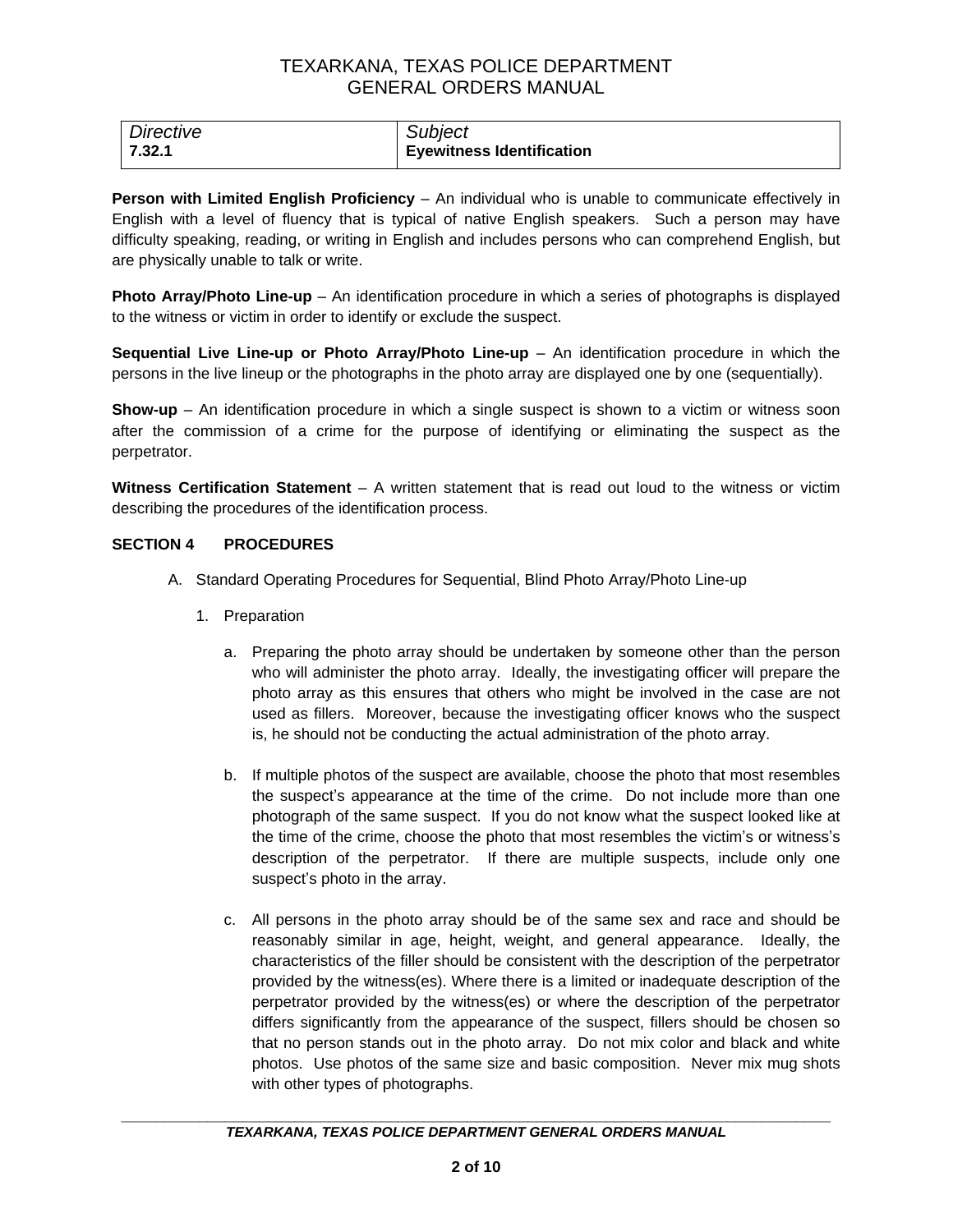| <b>Directive</b> | Subject                          |
|------------------|----------------------------------|
| 7.32.1           | <b>Eyewitness Identification</b> |

- d. Wherever possible, include a minimum of five fillers. Because increasing the number of fillers tends to increase the reliability of the procedure, one may have more than the minimum number of fillers.
- e. Assess the array to ensure that no person stands out from the rest. Cover any portions of the photographs that provide identifying information on the suspect and similarly cover other photographs used in the array.
- f. Placing Subject Photographs in Order
	- 1) Place filler in the lead position.
	- 2) Place the remaining photographs which will comprise the photo array in random order.
	- 3) Place two blank photographs at the end (blanks on the same type of photographic paper as the actual photographs but which will not be shown to the witness; this is intended to cause the witness to think there may still be photographs to view in order to reduce pressure to choose what the witness may presume to be the last photograph).
- g. Present the ordered photo array to the independent administrator. Do not tell the independent administrator which position the suspect is in.
- 2. Administration

The administrator of the photo array presentation should be an independent administrator who does not know the identity of the suspect and the witness should be informed of this. In a blind procedure, no one should be present who knows the suspect's identity.

- a. Each witness should be instructed outside the presence of the other witnesses. The independent administrator should give the witness a written copy of the Witness Certification Statement form and should read the instruction statement aloud at the beginning of each identification procedure.
- b. Witnesses should then be asked to read, sign and date the Consent to Participate Form. Some witnesses may decline to sign. When a witness declines to sign, it is sufficient for the investigating officer to document that the witness was appropriately instructed.
- c. Present each photo to the witness separately (one at a time) in order. When the witness is finished viewing the photo, have the witness hand the photo back.
- d. After the witness has looked at a photo and handed it back to you, ask: "**Is this the person you saw commit the crime?"** If the witness answers "Yes", to the extent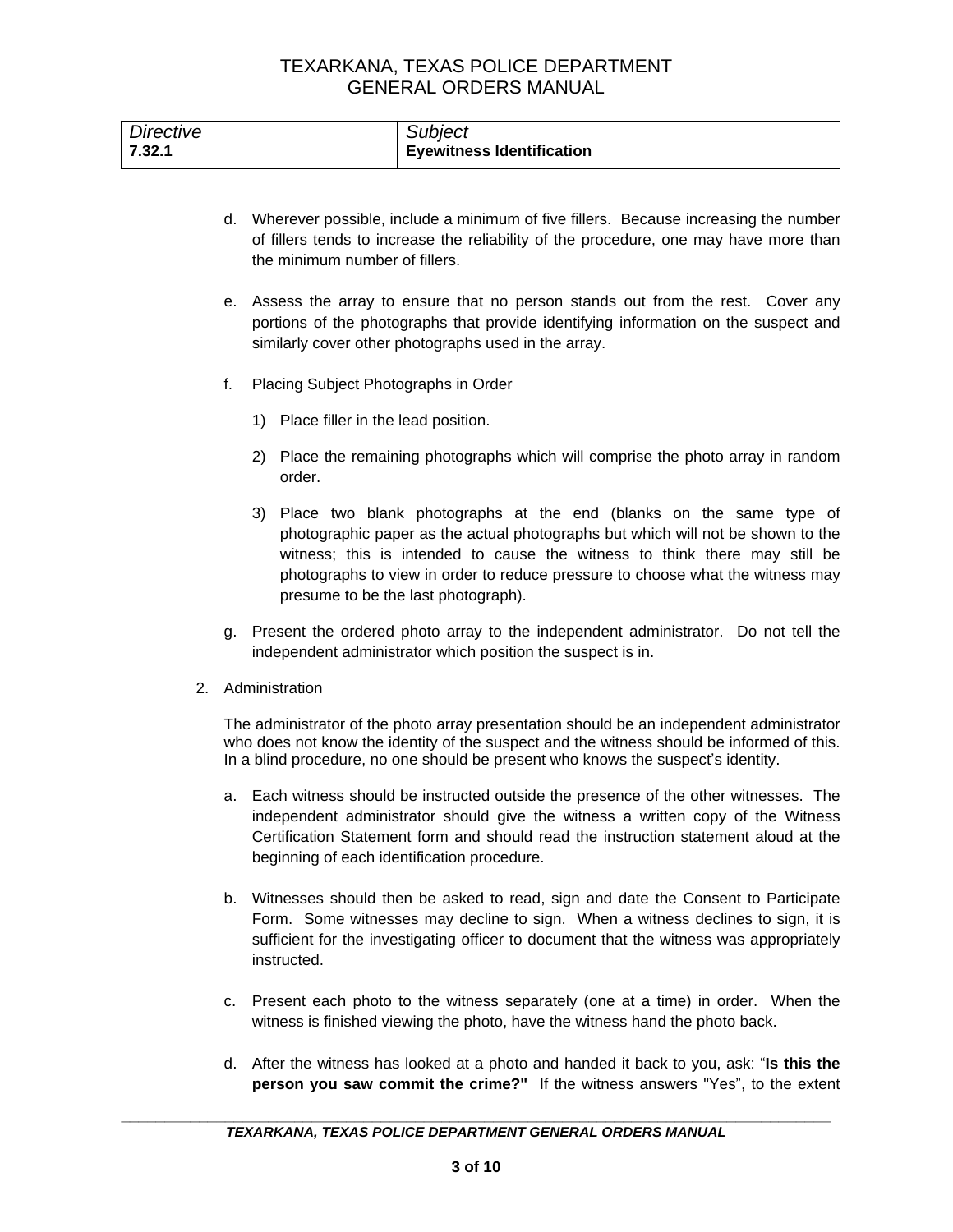| Directive | Subject                          |
|-----------|----------------------------------|
| 7.32.1    | <b>Eyewitness Identification</b> |

possible, the witness will document their identification in the appropriate section of the Witness Certification Form. Absent their ability to document their identification, the officer should summarize their sentiments, including why the witness could not write a statement.

- e. Even if the witness makes an identification, show the witness the next photo until you have gone through all the photographs. If a witness asks why he or she must view the rest of the photos, despite already making an identification, simply tell the witness that to assure objectivity and reliability, the witness is required to view all of the photographs.
- f. Do not give the witness any feedback regarding the individual selected or comment on the outcome of the identification procedure in any way. Be aware that witnesses may perceive such things as unintentional voice inflection or prolonged eye contact, in addition to off-hand words or phrases, as messages regarding their selection. Avoid casual conversation comments such as "very good." Be polite but purposeful when you speak.
- g. Only upon request of the witness, the witness may view the photo array again after the first photo array procedure has been completed. If the witness requests an additional viewing, the photo array administrator should present the entire photo array a second time in the same order as the original presentation. If this occurs, it must be documented. The photo array administrator should never suggest an additional viewing to the witness. It is recommended that the witness not be allowed to view the photo array more than two times.
- h. Ensure that if the witness writes on, marks, or in any way alters identification materials, those materials are not used in subsequent procedures.
- i. Avoid multiple identification procedures in which the same witness views the same suspect more than once.
- j. If you need to show the same suspect to a new witness, have the preparer remix the photo array and renumber them accordingly.
- k. When there are multiple suspects, a separate photo array should be conducted for each suspect. There should not be more than one suspect per photo array.
- l. When showing a different suspect to the same witness, do not reuse the same fillers from a previous array shown to that witness.
- m. To the extent possible, prevent witnesses from conferring with each other before, during, and after the photo array procedure.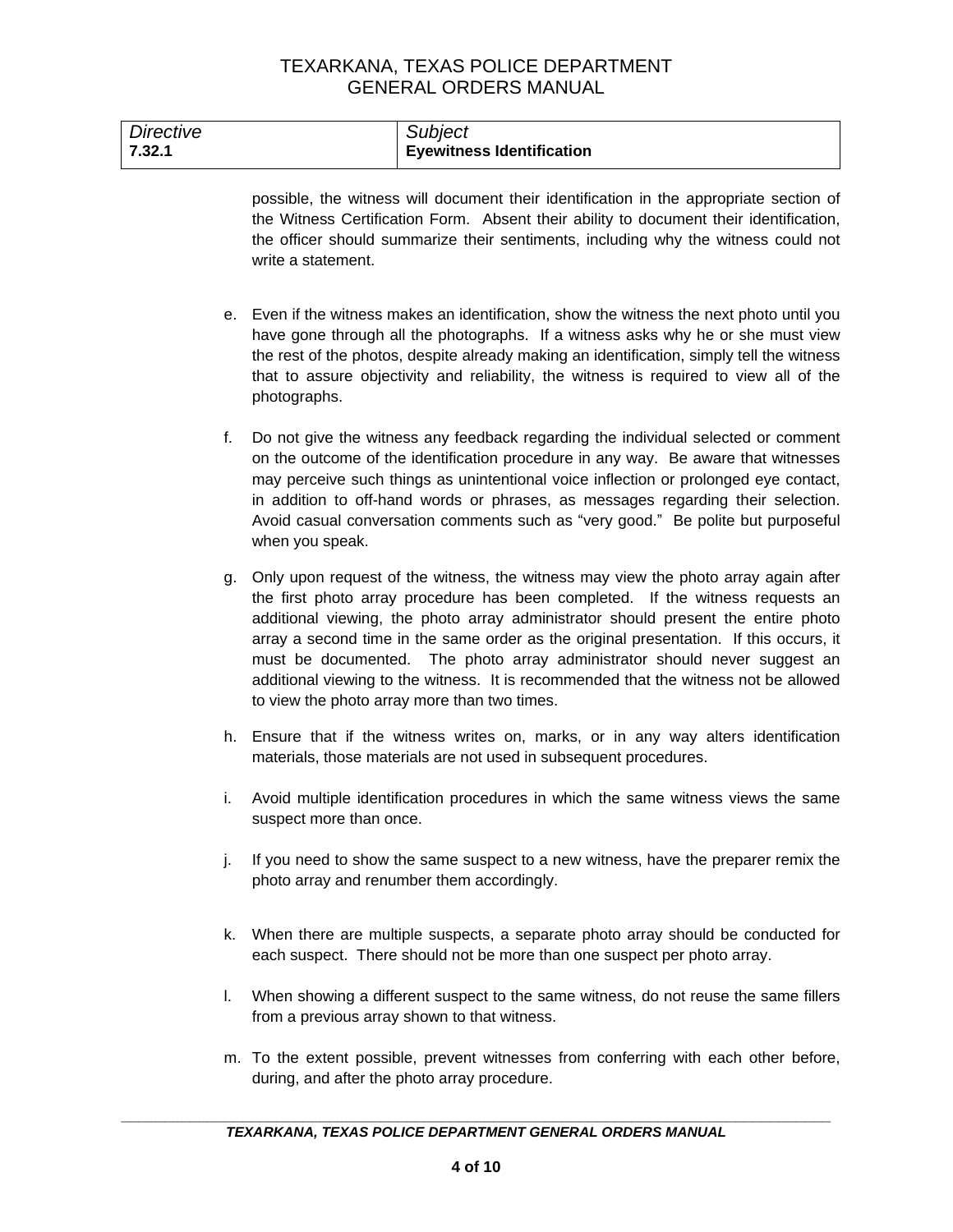| <b>Directive</b> | Subject                          |
|------------------|----------------------------------|
| 7.32.1           | <b>Eyewitness Identification</b> |

- n. Only after an identification is made, a follow-up interview should assess any relevant factors that support the identification, such as: special facial features, hair, marks, etc.
- 3. Special Procedures are Required for Illiterate Persons or Persons Who Possess Limited English Proficiency
	- a. Given the diversity of communities, police officers may encounter persons who do not speak English or who possess limited English proficiency in the course of a criminal investigation. When presented with this situation, officers should carefully consider the ethical and legal ramifications of how to handle the case when there is a language barrier.
	- b. Unless the administrator speaks the victim's or witness's language fluently, an interpreter should be used for persons who do not speak English. The interpreter shall sign the Witness Instruction Statement on obtaining consent of a non-English speaking person to assist in the eyewitness identification process. Law enforcement personnel should consider arranging for an interpreter if a person interviewed:
		- 1) Is unable to communicate in English.
		- 2) Has a limited understanding of English.
		- 3) Is deaf, hearing impaired, or speaking impaired.
		- 4) Is otherwise physically challenged to communicate in English.
	- c. If the person is unable to read, the administrator, in the presence of the witness, will give the explanation, read any forms, and obtain consent and acknowledge the consent on the Witness Certification Statement, stating why the person was unable to sign the form.
- 4. Documentation

In order to strengthen the evidentiary value of the administration, it should be documented in full. Video documentation (with audio) is the preferred method. Audio recording is the preferred alternative. If neither method is employed, then the reason for not using video or audio recording should be documented. Preserve the photo array, together with all information about the identification process.

- B. Standard Operating Procedures for Sequential, Blind, Live lineups
	- 1. Preparation
		- a. Preparing the live lineup should be undertaken by someone other than the person who will administer the live lineup. Ideally, the investigating officer will prepare the live lineup as this ensures that others who might be involved in the case are not used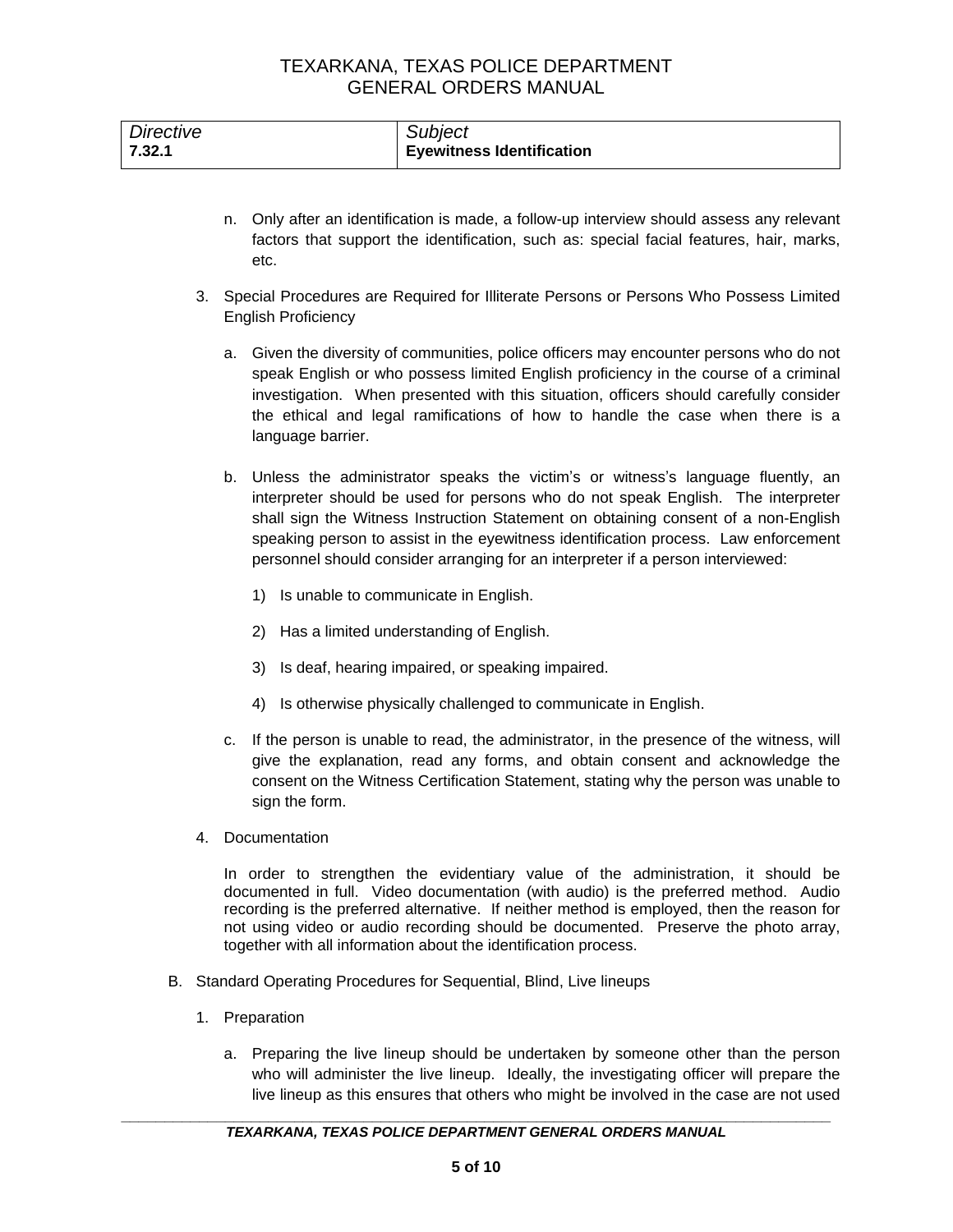| Directive | Subject                          |
|-----------|----------------------------------|
| 7.32.1    | <b>Eyewitness Identification</b> |

as fillers. Moreover, because the investigating officer knows who the suspect is, he or she should not conduct the actual administration of the live lineup

- b. All persons in the live lineup should be of the same sex and race and should be reasonably similar in age, height, weight, and general appearance. Ideally, the characteristics of the filler should be consistent with the description of the perpetrator provided by the witness(es). Where there is a limited or inadequate description of the perpetrator provided by the witness(es), where the description of the perpetrator differs significantly from the appearance of the suspect, fillers should be chosen so that no person stands out in the live lineup.
- c. Whenever possible, include a minimum of five fillers. Because increasing the number of fillers tends to increase the reliability of the procedure, one may have more than the minimum number of fillers.
- d. Assess the lineup to ensure that no person stands out from the rest.
- e. Place a filler in the lead position and place the remaining persons who will comprise the live lineup in random order.
- f. Present the ordered live lineup to the administrator. Do not tell the administrator which position the suspect is in.
- 2. Administration

The administrator of the live lineup should be an independent administrator who does not know the identity of the suspect and the witness should be informed of this. In a blind procedure, no one should be present who knows the suspect's identity. In some live lineups, exceptions must be made to allow for the presence of defense counsel. Once the live lineup commences, defense counsel's role is limited to that of observer.

- a. Each witness should be instructed outside the presence of the other witnesses. The live lineup administrator should give the witness a written copy of the Witness Certification Statement Form (for Live Line-up) and should read the instruction statement aloud at the beginning of each identification procedure:
- b. Witnesses should then be asked to read, sign and date the Consent to Participate Form. Some witnesses may decline to sign. When a witness declines to sign, it is sufficient for the investigating officer to document that the witness was appropriately instructed.
- c. Begin with all live lineup participants out of the view of the witness. Present each subject one at a time in the order presented to the administrator by the preparer. Present each individual to the witness separately, removing those previously shown from the field of view.
- d. After each individual is shown, ask the witness: **"Is this the person you saw commit the crime?"** If the witness answers "Yes," to the extent possible, the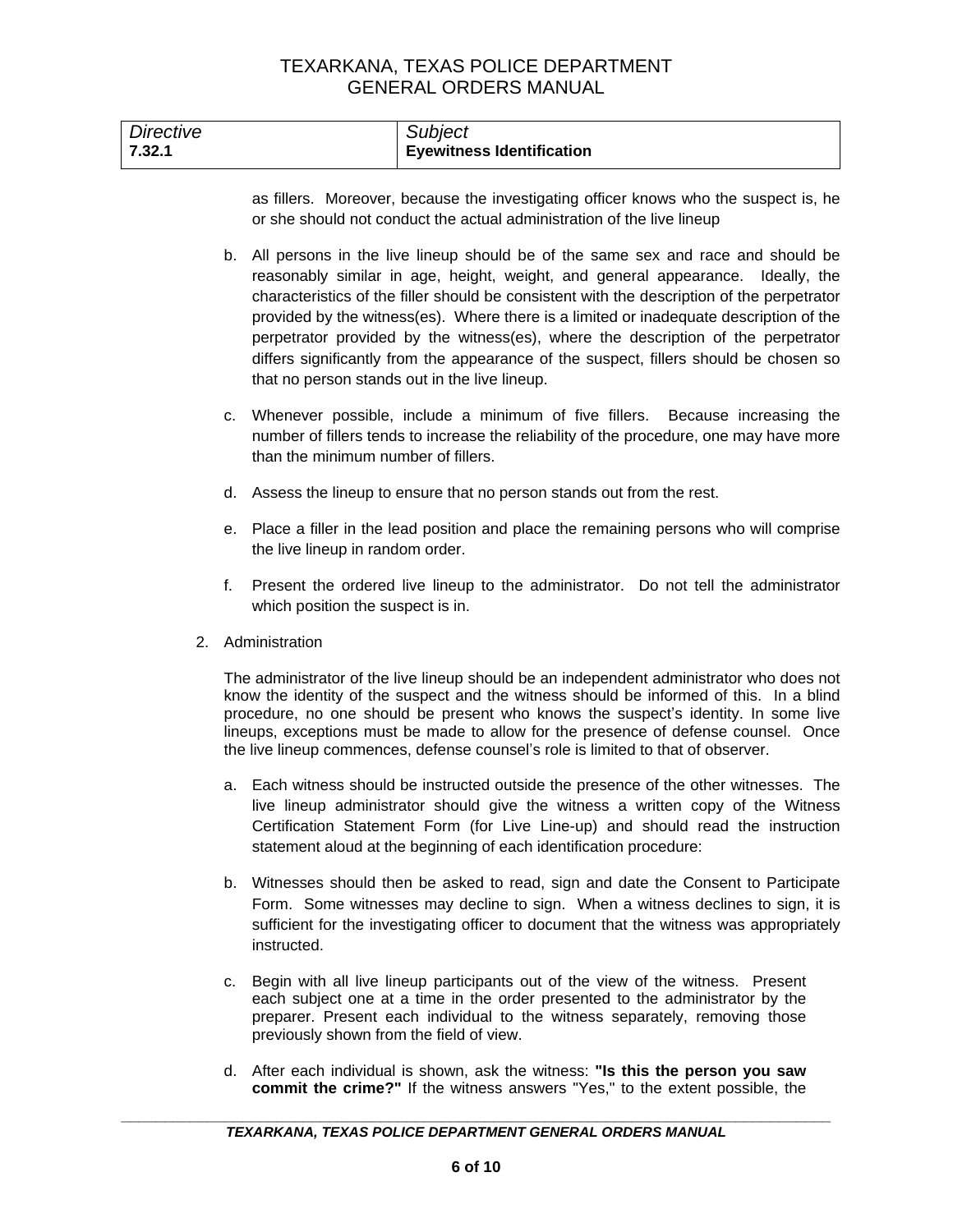| <b>Directive</b><br>7.32.1 |    | Subject<br><b>Eyewitness Identification</b>                                                                                                                                                                                                                                                                                                                                                                                                                                                    |
|----------------------------|----|------------------------------------------------------------------------------------------------------------------------------------------------------------------------------------------------------------------------------------------------------------------------------------------------------------------------------------------------------------------------------------------------------------------------------------------------------------------------------------------------|
|                            |    | witness will document their identification in the appropriate section of the<br>Witness Certification From. Absent their ability to document their identification,<br>the officer should summarize their sentiments, including why the witness could<br>not write a statement.                                                                                                                                                                                                                 |
|                            |    | e. Even if the witness makes an identification, show the witness the next subject<br>until all subjects have been shown. If a witness asks why he or she must view<br>the rest of the subjects despite already making an identification, simply tell the<br>witness that to assure objectivity and reliability, the witness is required to view<br>all of the subjects.                                                                                                                        |
|                            | f. | Ensure that any identification actions (e.g., speaking, moving) are performed by<br>all members of the live lineup.                                                                                                                                                                                                                                                                                                                                                                            |
|                            | g. | Do not give the witness any feedback regarding the individual selected or<br>comment on the outcome of the identification procedure in any way. Be aware<br>that witnesses may perceive such things as unintentional voice inflection or<br>prolonged eye contact, in addition to off-hand words or phrases, as messages<br>regarding their selection. Avoid casual comments such as "very good." Be<br>polite but purposeful when you speak.                                                  |
|                            |    | h. Only upon request of the witness, the witness may view the lineup again after<br>the first live lineup has been completed. If the witness requests an additional<br>viewing, the independent administrator should present the entire live lineup a<br>If this occurs, it must be documented.<br>second time.<br>The live lineup<br>administrator should never suggest additional viewing. It is recommended that<br>the witness not be allowed to view the live lineup more than two times. |
|                            | i. | Avoid multiple identification procedures in which the same witness views the same<br>suspect more than once.                                                                                                                                                                                                                                                                                                                                                                                   |
|                            | j. | If you need to show the same suspect to a new witness, have the preparer change<br>the order of the subjects in the lineup.                                                                                                                                                                                                                                                                                                                                                                    |
|                            | k. | When there are multiple suspects, a separate live lineup should be conducted for<br>each suspect. There should not be more than one suspect per lineup.                                                                                                                                                                                                                                                                                                                                        |
|                            | I. | When showing a different suspect to the same witness, do not reuse the same fillers<br>from a previous lineup shown to that witness.                                                                                                                                                                                                                                                                                                                                                           |
|                            |    | m. To the extent possible, prevent witnesses from conferring with each other before,<br>during, and after the live lineup procedure.                                                                                                                                                                                                                                                                                                                                                           |
|                            | n. | Take precautions to ensure that witnesses do not encounter suspects or fillers at any<br>time before or after the identification procedure.                                                                                                                                                                                                                                                                                                                                                    |

o. Only after an identification is made, a follow-up interview should assess any relevant factors that support the identification, such as: special facial features,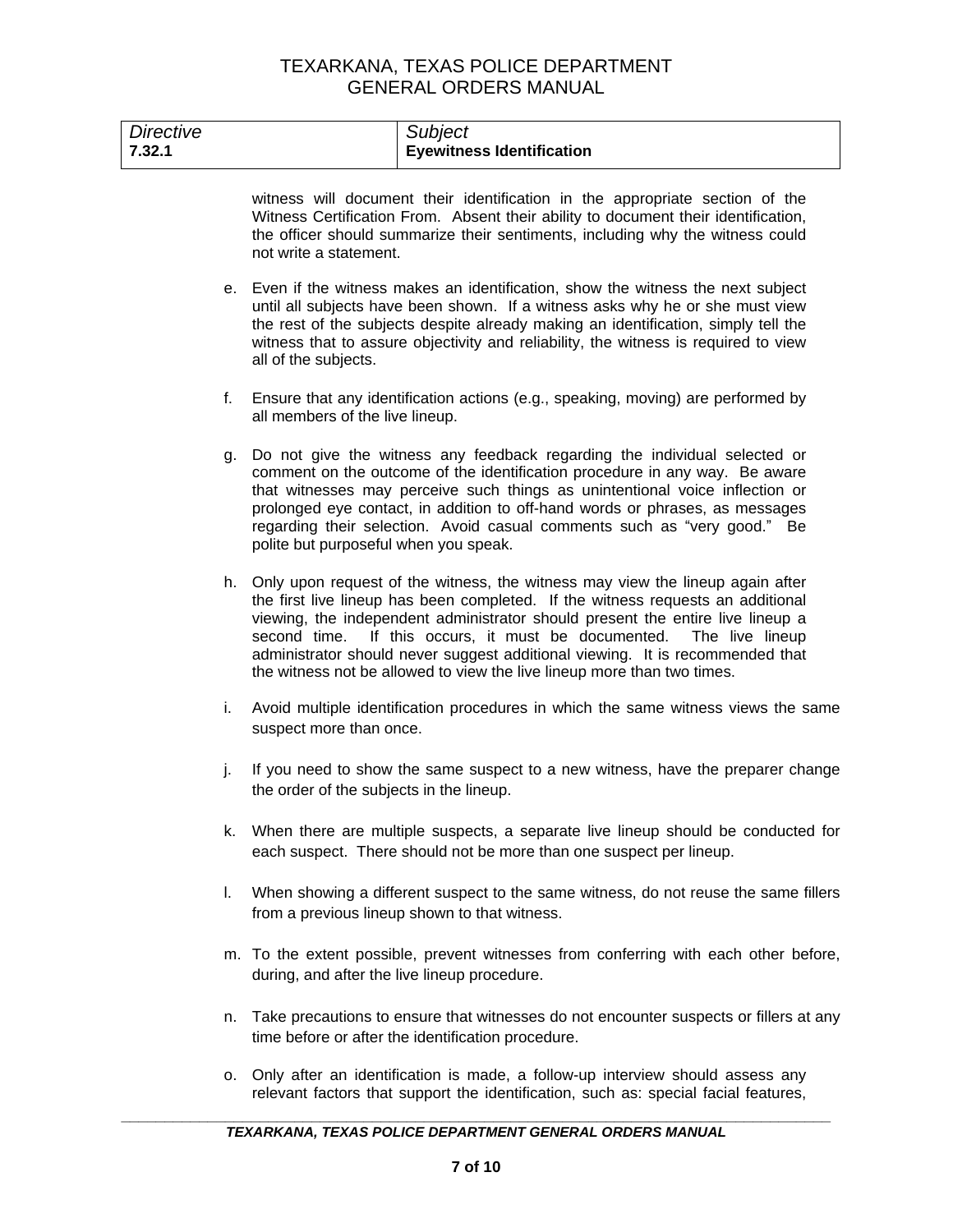| Directive | <b>Subject</b>                   |
|-----------|----------------------------------|
| 7.32.1    | <b>Eyewitness Identification</b> |

hair, marks, etc.

- 3. Special Procedures are Required for Illiterate Persons or Persons Who Possess Limited English Proficiency
	- a. Given the diversity of communities, police officers may encounter persons who do not speak English or who possess limited English proficiency in the course of a criminal investigation. Where presented with this situation, officers should carefully consider the ethical and legal ramifications of how to handle the case when there is a language barrier.
	- b. Unless the administrator speaks the victim's or witness's language fluently, an interpreter should be used for persons who do not speak English. The interpreter shall sign the Witness Certification Statement on obtaining consent of a non-English speaking person to assist in the eyewitness identification process. Law enforcement personnel should consider arranging for an interpreter if a person interviewed:
		- 1) Is unable to communicate in English.
		- 2) Has a limited understanding of English.
		- 3) Is deaf, hearing impaired or speaking impaired.
		- 4) Is otherwise physically challenged to communicate in English.
	- c. If the person is unable to read or write, the administrator, in the presence of the witness, will give the explanation, read any forms, and obtain consent and acknowledge the consent on the Witness Certification Statement, stating why the person was unable to sign the form.
- 4. In order to strengthen the evidentiary value of the administration, it should be documented in full. Video documentation (with audio) is the preferred method. Audio recording is the preferred alternative. If neither method is employed, then the reason for not video or audio recording should be documented. A still photograph of each individual in the live lineup should be taken and details of all persons present during the live lineup should be documented.
- C. Standard Operating Procedures for Show-ups

Show-ups should be avoided whenever possible because of their suggestiveness. Photo arrays and live lineups are preferred. However, where circumstances require the prompt display of a suspect to a witness, the following procedures should be followed to minimize potential suggestiveness.

- 1. Preparation
	- a. Separate witnesses and do not allow communication between them before or after conducting a show-up.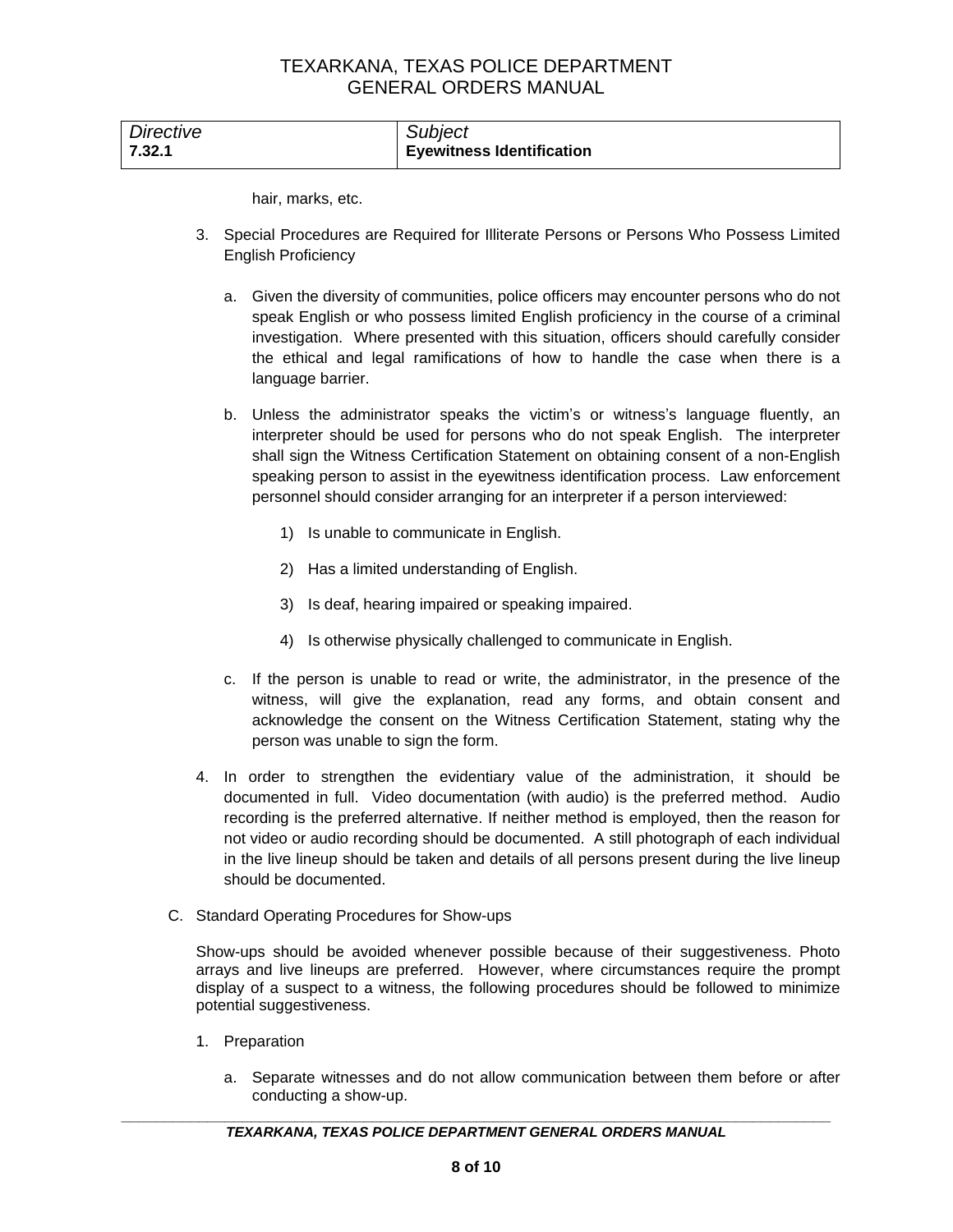| <b>Directive</b> | Subject                          |
|------------------|----------------------------------|
| 7.32.1           | <b>Eyewitness Identification</b> |

- b. Document the witness's description of the perpetrator prior to conducting the showup.
- c. Use show-ups only where the suspect is detained within a reasonably short time frame following the offense and is found in relatively close proximity to it. Although this is dependent on the individual circumstances of each case, courts have generally held that a two-hour time lapse is acceptable.
- d. Transport the witness to the location of the suspect whenever practical, rather than bringing the suspect to the witness. The suspect may be taken to a location where the witness can view the suspect for possible identification.
- e. Suspects should not be taken to the scene of the crime.
- f. DO NOT take a suspect to the home of a witness or suspect.
- g. Do not conduct show-ups when the suspect is in a patrol car, handcuffed, or physically restrained by police officers unless such protective measures are necessary to ensure safety.
- h. If one witness identifies the suspect, you are strongly urged to use a photo array or a live lineup with any remaining witnesses.
- 2. Administration
	- a. Each witness should be instructed outside the presence of the other witnesses. The show-up administrator should give the witness a written copy of the Witness Certification Statement Form and should read the instruction statement aloud at the beginning of the show-up identification procedure. The witness should sign and date the form, showing their consent to participate.

Some witnesses may decline to sign. When a witness declines to sign, it is sufficient for the investigating officer to document that the witness was appropriately instructed.

- b. Present the suspect to the witness and ask the witness whether the person they are looking at is the person they saw commit the crime. If the witness answers "Yes," ask the witness to describe, in their own words, how certain they are.
- c. Document the witness's response using the witness's own words.
- d. Avoid multiple identification procedures in which the same witness views the same suspect more than once.
- e. Do not require show-up suspects to put on clothing worn by, speak words uttered by, or perform other actions of the perpetrator.
- f. Officers should avoid words or conduct that may suggest to the witness that the individual is or may be the perpetrator.